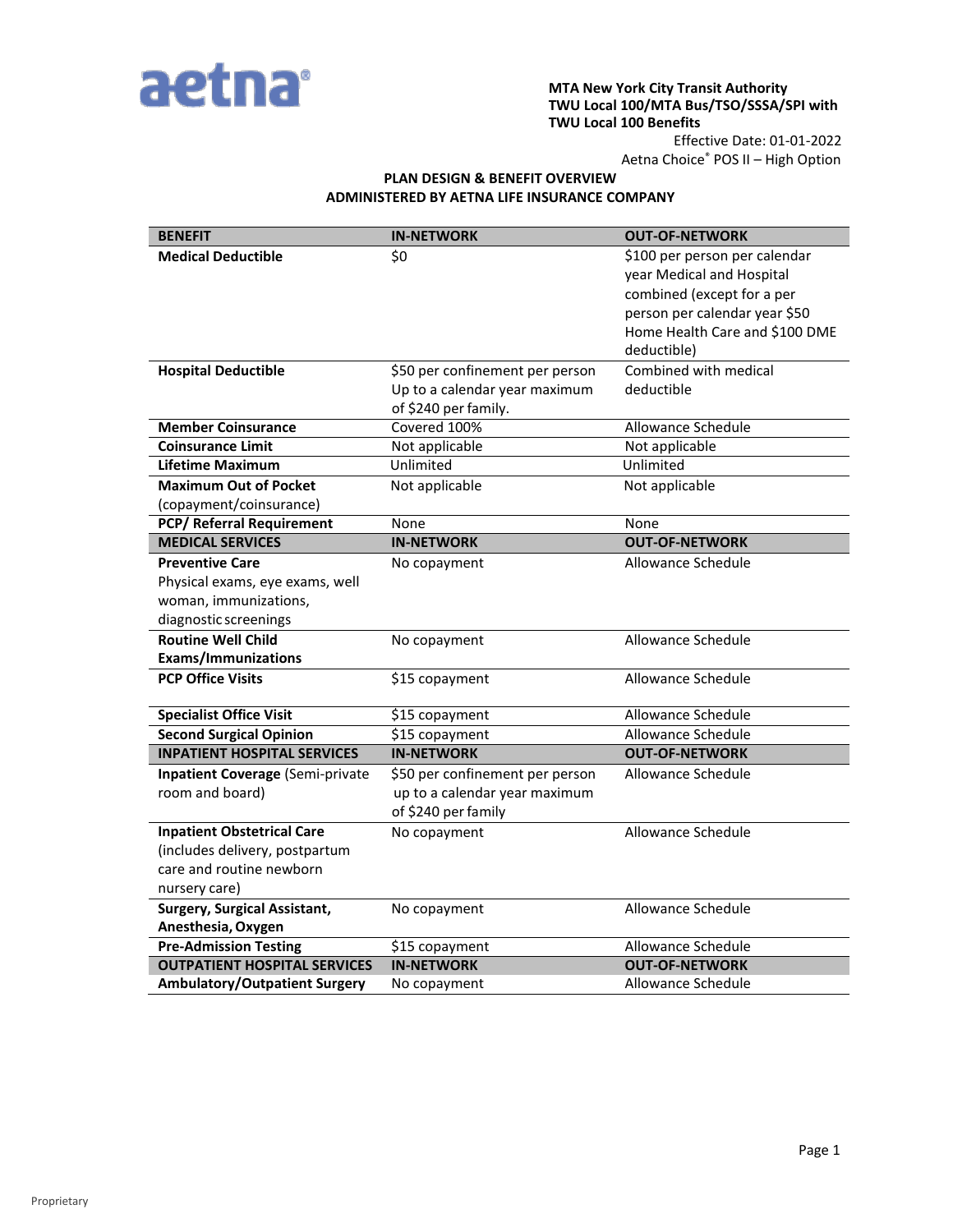

## **MTA New York City Transit Authority TWU Local 100/MTA Bus/TSO/SSSA/SPI with TWU Local 100 Benefits**

Effective Date: 01-01-2022 Aetna Choice® POS II – High Option

## **PLAN DESIGN & BENEFIT OVERVIEW ADMINISTERED BY AETNA LIFE INSURANCE COMPANY**

| <b>EMERGENCY MEDICAL CARE</b>                     | <b>IN-NETWORK</b>               | <b>OUT-OF-NETWORK</b>                |
|---------------------------------------------------|---------------------------------|--------------------------------------|
| <b>Urgent Care Services</b>                       | \$15 copayment                  | \$15 copayment                       |
| <b>Emergency Room</b>                             | \$100 copayment                 | \$100 copayment                      |
| <b>Emergency Use of Land</b>                      | No copayment                    | No copayment                         |
| <b>Ambulance</b>                                  |                                 |                                      |
| <b>Emergency Use of Air Ambulance</b>             | No copayment                    | No copayment                         |
| <b>MENTAL HEALTH AND</b>                          | <b>IN-NETWORK</b>               | <b>OUT-OF-NETWORK</b>                |
| <b>ALCOHOL/SUBSTANCE ABUSE</b><br><b>SERVICES</b> |                                 |                                      |
| Inpatient (Semi-private room and                  | \$50 per confinement per person | Allowance Schedule                   |
| board)                                            | up to a calendar year maximum   |                                      |
|                                                   | of \$240 per family             |                                      |
| <b>Outpatient</b>                                 | \$15 copayment                  | Allowance Schedule                   |
|                                                   |                                 |                                      |
| <b>DURABLE MEDICAL EQUIPTMENT</b><br>(DME)        | <b>IN-NETWORK</b>               | <b>OUT-OF-NETWORK</b>                |
| Deductible,                                       | No copayment. Subject to        | 50% of allowed amount <b>AFTER</b>   |
| Copayment/Coinsurance                             | allowed amount AFTER \$100      | \$100 deductible* per person per     |
| (e.g. hospital beds, oxygen,                      | deductible* per person per      | calendar year plus any amount billed |
| oxygen equipment, wheelchairs,                    | calendar year                   | above the allowed amount             |
| PAP devices and supplies, diabetic                |                                 |                                      |
| pumps and supplies, catheters,                    |                                 |                                      |
| artificial arms, legs, eyes, ears)                |                                 |                                      |
| <b>HOME HEALTHCARE</b>                            | <b>IN-NETWORK</b>               | <b>OUT-OF-NETWORK</b>                |
| <b>Home Health Care Deductible</b>                | No copayment                    | \$50 deductible                      |
| <b>Home Health Care Visits</b>                    | No copayment                    | 25% coinsurance                      |
| One visit equals up to 4 hours of                 | 200 visits per calendar year    | 40 visits per calendar year          |
| care                                              |                                 |                                      |
| <b>Home Infusion Therapy</b>                      | No copayment                    | 25% coinsurance                      |

**\*DME \$100 deductible not applicable to Positive Airway Pressure (PAP) devices, PAP supplies, insulin pump and insulin pump supplies**